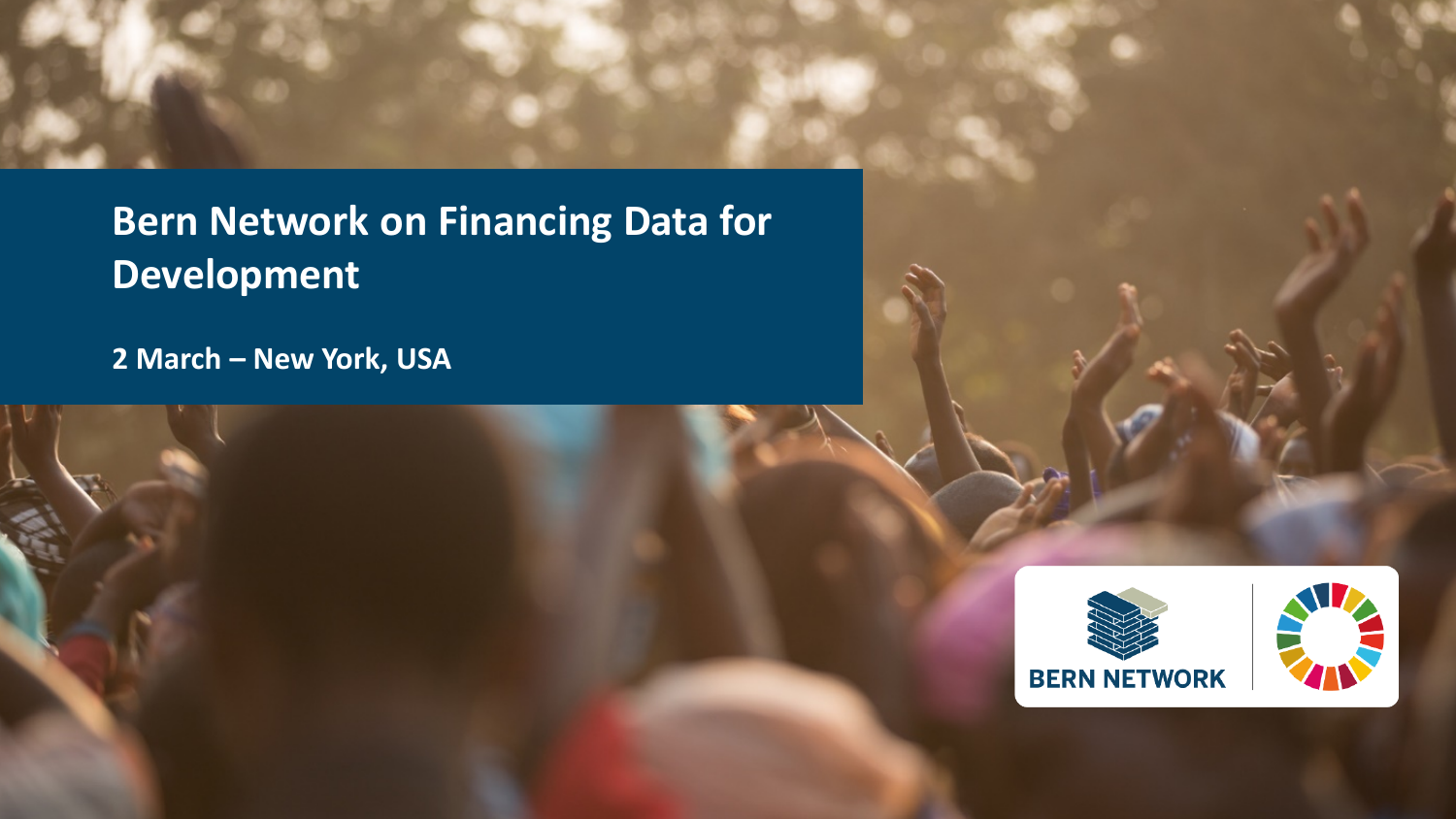## **Objective**

The Bern Network seeks to **catalyse actions to support improvements to the quantity and quality of funding** for development data for UNWDF 2020 together with a diverse coalition of governments and other stakeholders .



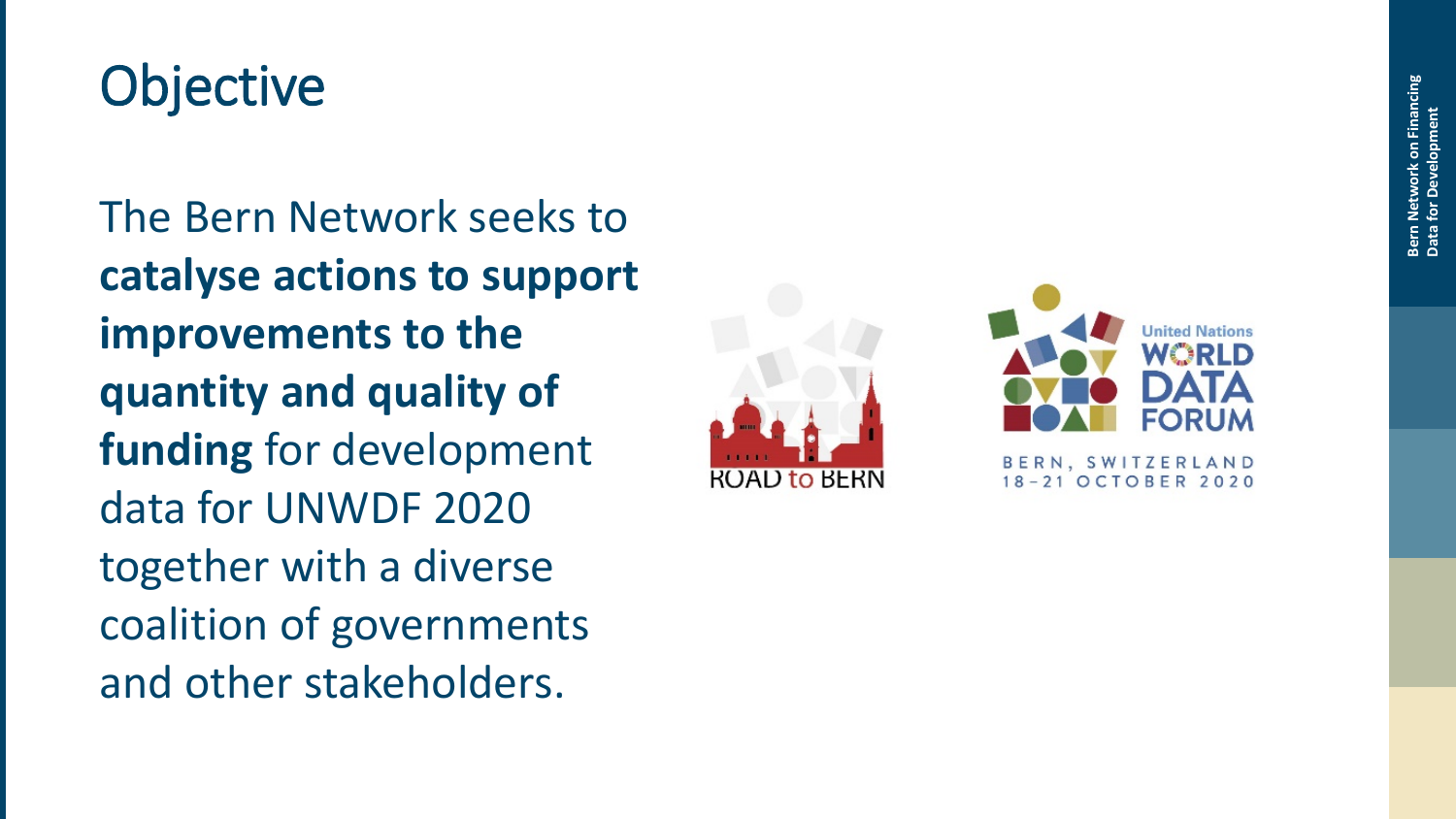## Areas for action

- **1. Mobilise domestic resources**
- **2. Scale -up funding**
- **3. Boost efficiency of aid**
- **4. Strengthen collaboration**
- **4. Leverage sectoral funds**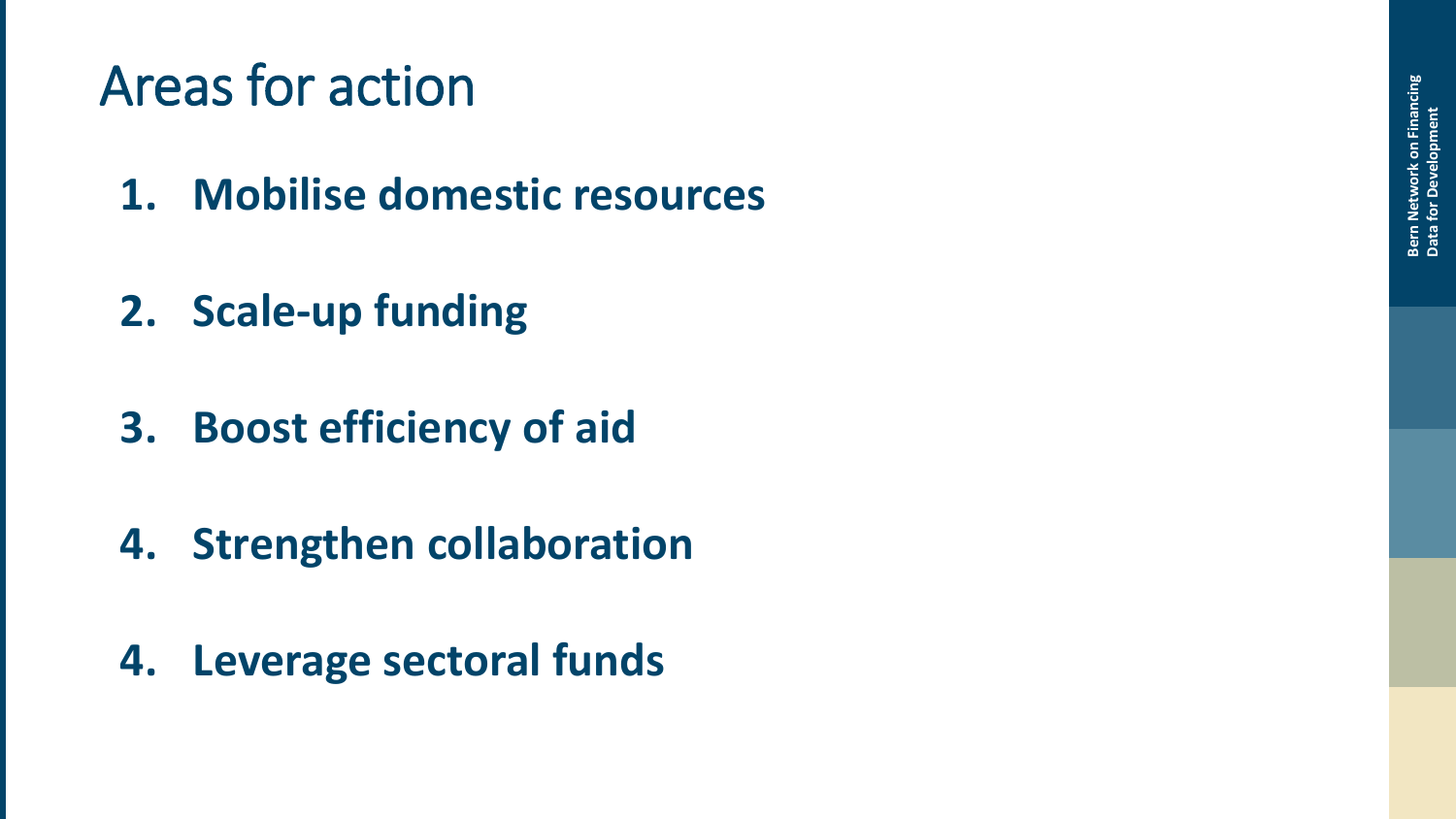## Latest activities

- Elaborating a **Clearing-house for Financing Development Data**.
- Exploring collaboration to develop and test **principles for more effective cooperation on data and statistics**.
- Hosting **events and consultations** to feed into the cocreation process:
	- December 2019 (Paris, France)
	- January 2020 (Paris, France)
	- February 2020 (Washington D.C., USA)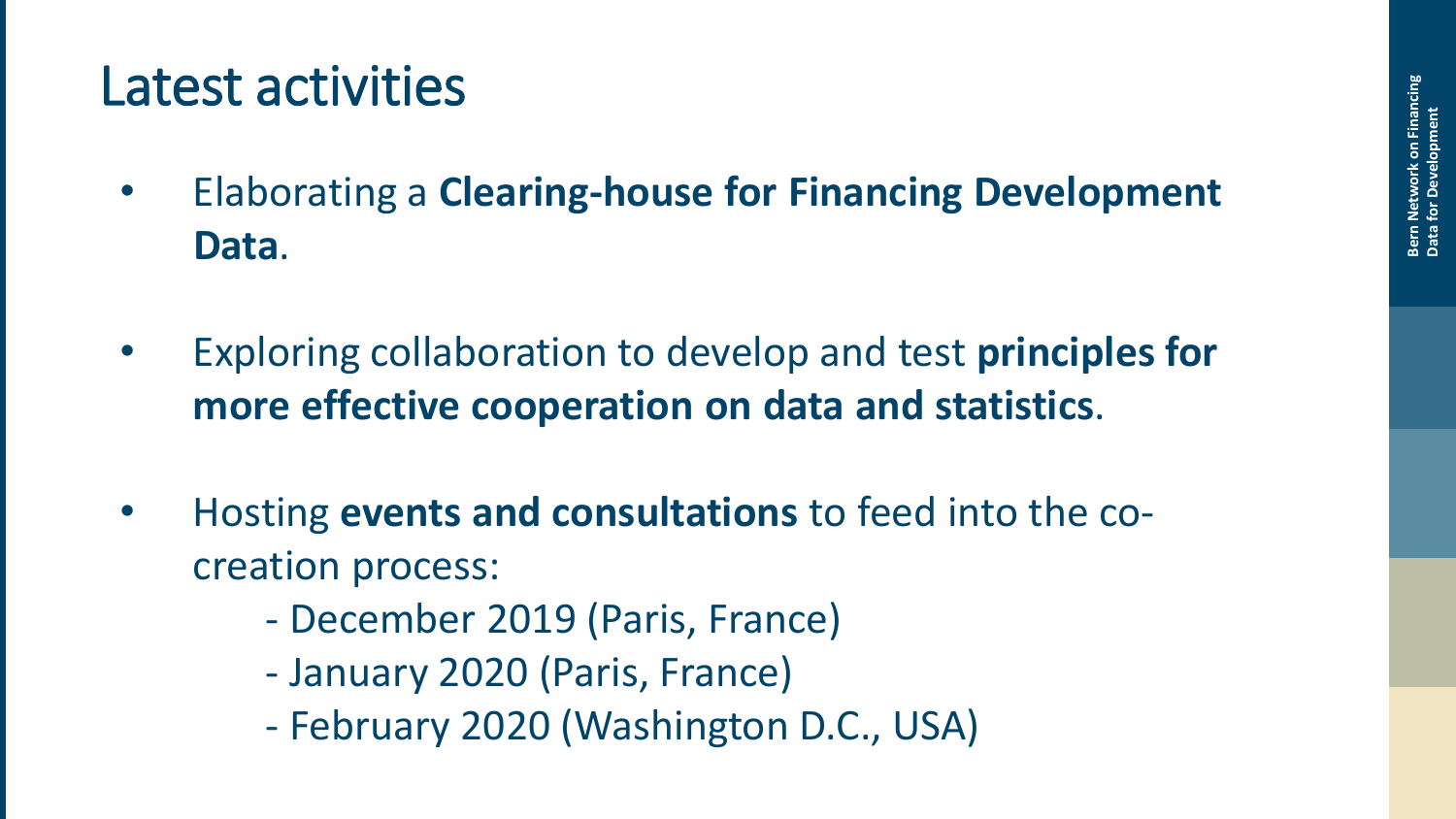## Next steps

- Further develop the **clearing-house** through **analytical work** and a **survey to collect inputs from potential users** on needs, functions and services.
- Continue collaborative **exploratory work** on developing **country principles.**
- Develop a **commitment** around **leveraging sectoral funding**.
- Continue organising **consultations** and **events** and enhancing **communications**.